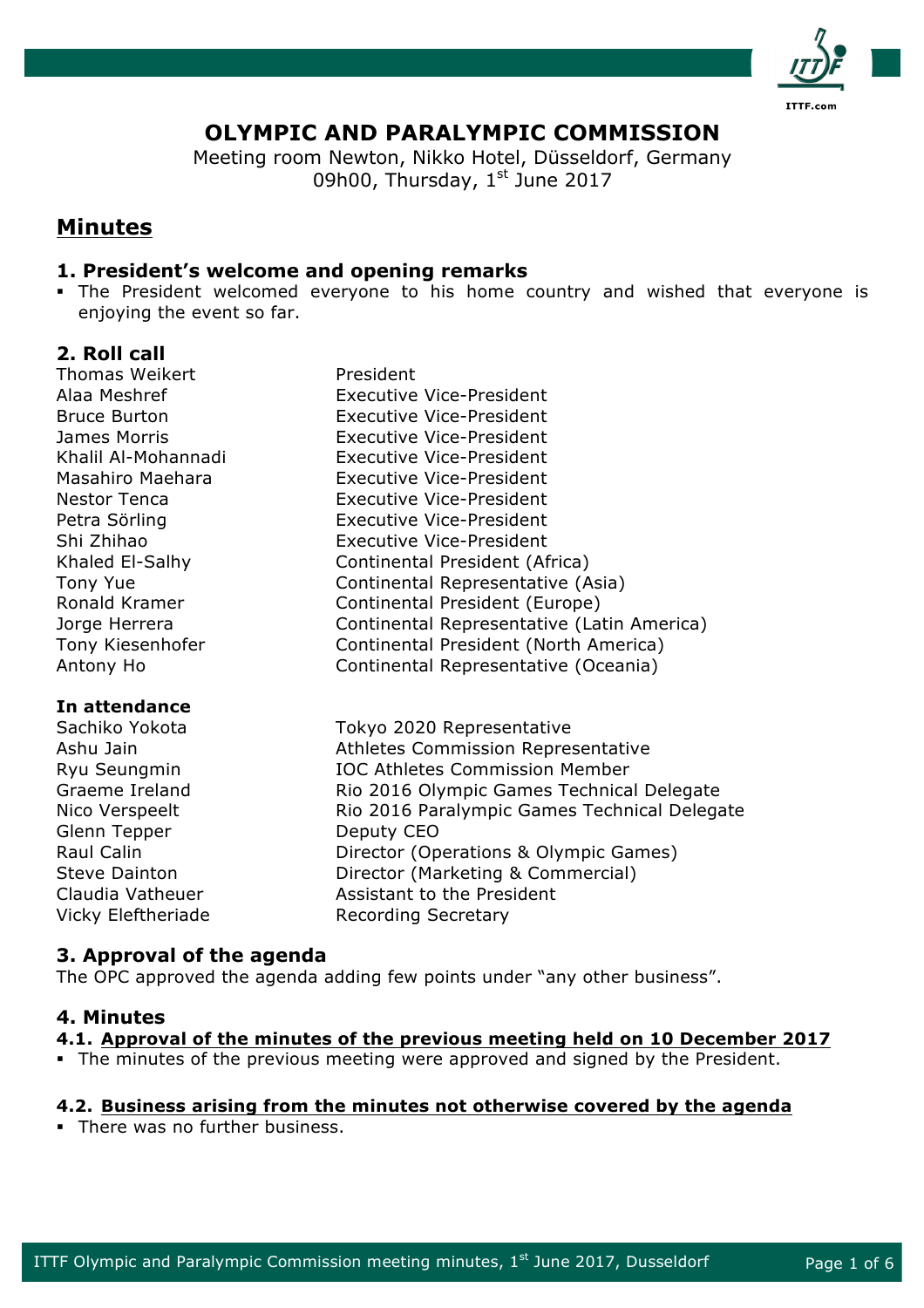

### **4.3. Confirmation of the appointment of Sachiko Yokota as Tokyo 2020 representative**

- The Director (Operations & Olympic Games) reported that:
	- At the last OPC meeting it was decided to send an official request to Tokyo 2020, which has confirmed that Sachiko Yokota will be the Tokyo 2020 representative at the OPC.
- The OPC acknowledged the decision.

# **5. Youth Olympic Games**

# **5.1. Qualification events**

- The Director (Operations & Olympic Games) reported that:
	- There were some small changes on the calendar of qualification events.
	- Already some continental events were completed and some more events will follow in the next few months, all-concluding in December 2017.
	- The "Road to Buenos Aires 2018" events will be held in 2018 and locations will be decided soon.

# **5.2. Universality**

- The Deputy CEO reported that:
	- There will be 2 male and 2 female universality places.
	- There has been an extensive communication process taking into consideration the unique combination on NOC's priorities, IOC priorities and ITTF priorities.
	- The official announcement will be made in July 2017 but the 2 male places will be probably allocated to Belize and Nigeria and the two female places to Fiji and San Marino as per the current proposal from IOC.

# **5.3. Venue**

- The Director (Operations & Olympic Games) reported that:
	- Most updates were given on the last OPC meeting but the main point to note is that the 4 tables will be accommodated in the main hall, with a setup of 1 show-court and 3 regular competition courts, having seats for both areas and improving the presentation for the show court in which most of the matches will be played.

## **5.4. Schedule**

- The Director (Operations & Olympic Games) reported that:
	- The YOG dates has been moved as per the request of Buenos Aires 2018 to IOC to 7 days later, being scheduled now from 6 to 18 October 2018.
	- Table tennis official training days will be  $2^{nd}$  to  $5^{th}$  October 2018, as with the Opening Ceremony, the 6<sup>th</sup> October will have limited practice time.
	- Table tennis competition days will be from  $7<sup>th</sup>$  to 15<sup>th</sup> October 2018, with a break day between singles and teams  $(11<sup>th</sup> October)$ .
	- In regards to players finishing their competition being allowed to depart earlier or not, it is still under discussion and the IOC is looking to make a fly-in, fly-out blocks concept, which will then depend very much on the NOC's organization of their travels.

## **5.5. Equipment**

- The Director (Marketing & Commercial) reported that:
	- Equipment for the competition is solved.
	- The flooring will be donated to the LOC, which is a positive outcome.

## **5.6. Youth Umpires' Project**

• The Deputy CEO reported that: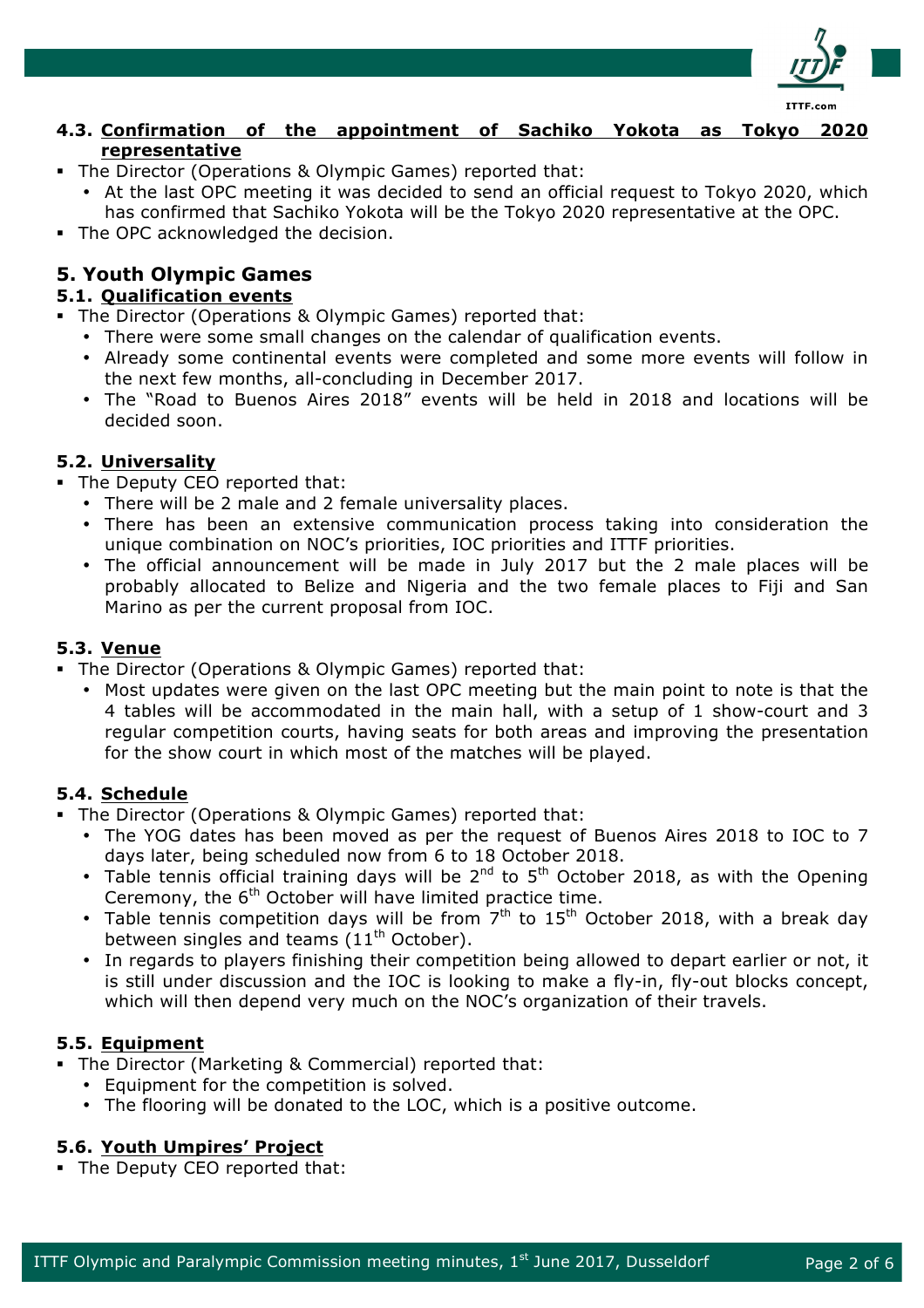

The plan is to continue this project for the 2018 YOG and the ITTF is ready to go ahead, aiming to register 40 young umpires with a final goal to select 16 of them by the end of 2017.

# **5.7. Appointment of Technical Delegate**

### **1-OPC-20170601**

The OPC approved the appointment of Mr. Raul Calin as the Technical Delegate for the 2018 YOG.

# **6. Tokyo 2020 Olympic Games**

#### **6.1. Request for extra events update**

- The President gave a short update to all new members of the OPC, about the application already submitted for the mixed doubles and the discussions had about it with the IOC.
- The Director (Operations & Olympic Games) noted that:
	- A maximum of 16 pairs would ideally compete, taking in to consideration that most likely Tokyo 2020 would agree only to extend the competition schedule in one day and that no extra places are allowed for table tennis (86 women and 86 men in total).
	- The IOC feedback was that the ITTF application was very professional. The chances look very good for the Mixed Doubles and if approved we can then work on getting the Men and Women Doubles added for the 2024 Games.
	- The OPC noted that with this new application, there is no restriction for an NOC in the number of events that they can compete. Every NOC can participate in all five events if we get the XD.
	- The ITTF Singapore marketing office helped with videos for the applications and special notes of thanks were addressed to Tokyo 2020 for their support.

#### **6.2. Olympic Team Format working group update**

- § The Continental Representative North America, also coordinator of the working group, gave an update on the work done, based on the update already sent to the group by email.
- It was noted that if the OPC is satisfied with the format suggested, then the decision should be published very soon.
- On discussion several opinions were expressed with the following key points noted: top players playing the decisive matches can help improve the drama, considering changing from 5 games to 3 games for the individual matches, TV time - long range of time for a team match, marketing strategies instead of changing playing format that might affect players. The conclusion was that all these ideas need more time for thinking and research.
- § The Working Group coordinator further noted that if for example not having best of 3 games for individual matches at the WTTTC and then have it at the Games it's very difficult for players and spectators to understand and it's therefore best to maintain what we currently have and not experiment at the Games.
- § The Director (Marketing & Commercial) noted that we need to wait and see if we get a new event also for the Olympic Games. If we get the mixed doubles, then we are maybe forced to decrease time from team events.
- On discussion it was further noted that the main question is how can we get exciting table tennis matches; Short, emotional team matches, with likely more upsets. And it's not a must to have this system only for Tokyo 2020.
- It was further noted that we should think of changing in a way that matches can be shorter and have a consistent format that can work in most of our major events.
- § The Director (Operations & Olympic Games) noted that a holistic approach should be taken after the decision for the mixed doubles is announced, but this work could also be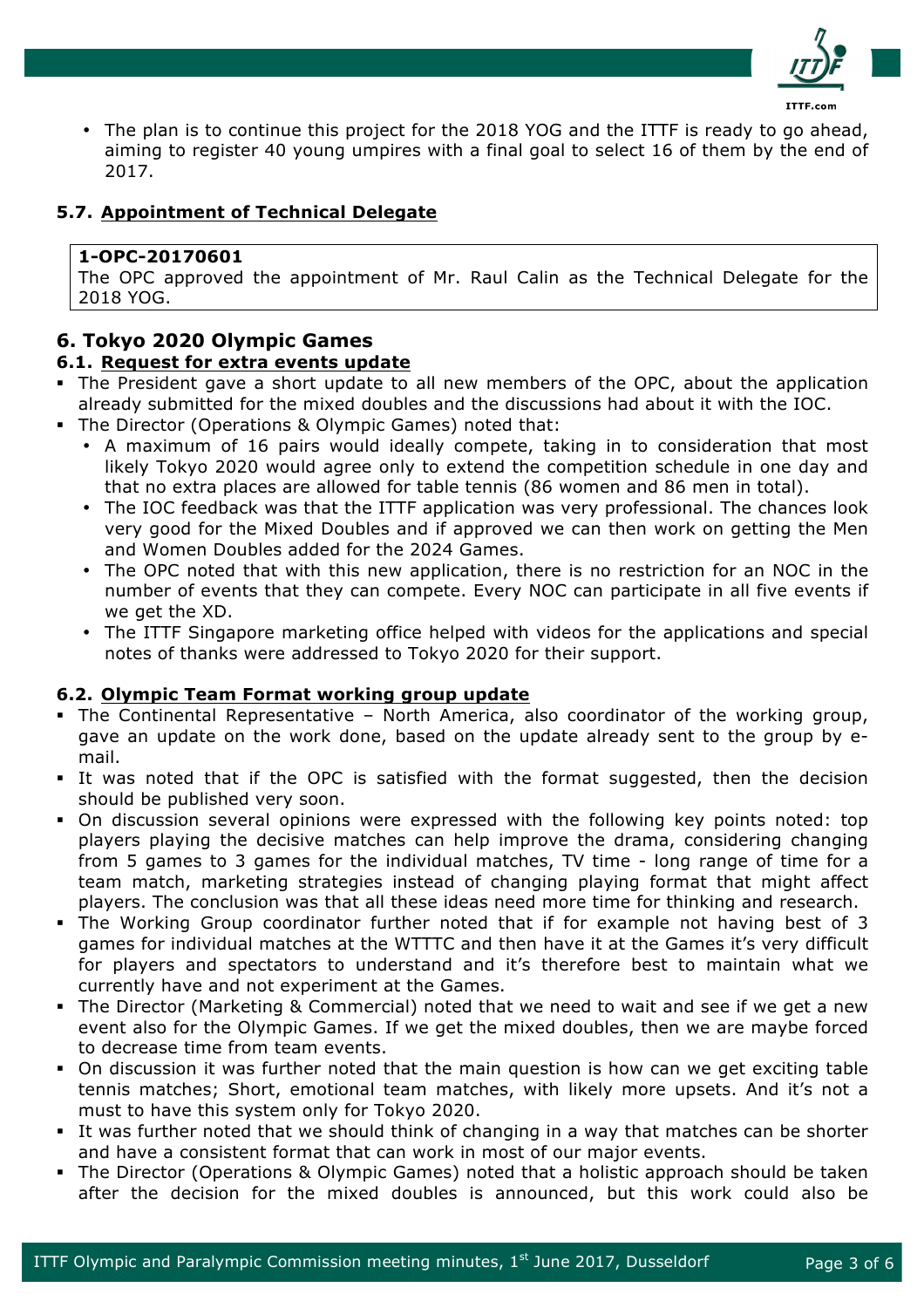

combined with the work done on the qualification system working group. He recommended thus the same group to be appointed for this duty.

- § The Director (Marketing & Commercial) highlighted that IOC seems to be pushing all sports to think more about the youth and also that viewing habits of people change from day to day and very fast, points on which we need to research more.
- On the discussion a concern was raised about receiving proper feedback from the athletes, and the ITTF President noted that the athletes are represented on the OPC, and the two representatives were encouraged to seek the opinion of athletes.
- The Athletes Commission Representative noted that they would go back and collect the opinion of athletes.

#### **6.3. Establishment of a Tokyo 2020 Qualification system working group**

- § On discussion the OPC agreed to continue with the same structure of the Olympic Team Format Working Group, so that the work can be combined.
- § The members are: ITTF President, ITTF Vice President (in charge of Olympic Games), Continental Representative – North America, Director (Operations & Olympic Games), IOC Athletes Committee Member, Athletes Commission Representative, Marketing Representative, Media Representative, Technical Commissioner.

#### **2-OPC-20170601**

The OPC approved to assign the work of the Tokyo 2020 Qualification System working group to the same structure as the Olympic Team Format Working Group. Detailed structure as listed above.

#### **6.4. First inspection plan**

- The Director (Operations & Olympic Games) reported that:
	- The first inspection will take place in 17-19 June, including two inspection days and one meeting day with Tokyo 2020. This first inspection will focus on the competition venue as the practice venue proposed is still under construction. For Tokyo 2020, IOC and Tokyo 2020 recommend smaller groups for inspection than for Rio, suggesting ideally not more than 2 people for each inspection.

#### **6.5. Appointment of Technical Delegate/s**

- § The Director (Operations & Olympic Games) noted that:
	- It's been a tradition that the Sport Manager of the previous Games is one of the Technical Delegates for the next Games, due to the experience acquired.
	- The Director (Operations & Olympic Games) proposed to the OPC to appoint Carlos Leon (Rio 2016 Sport Manager) for one of the two positions of Technical Delegates for Tokyo 2020 and the appointment of the second one to be done at the next OPC meeting.

#### **3-OPC-20170601**

The OPC approved the appointment of Carlos Leon (Rio 2016 Sport Manager) as one of the Technical Delegates for the Tokyo 2020 Olympic Games.

# **7. Tokyo 2020 Paralympic Games**

- **7.1. Request for extra events update**
- § The Director (Operations & Olympic Games) reported that: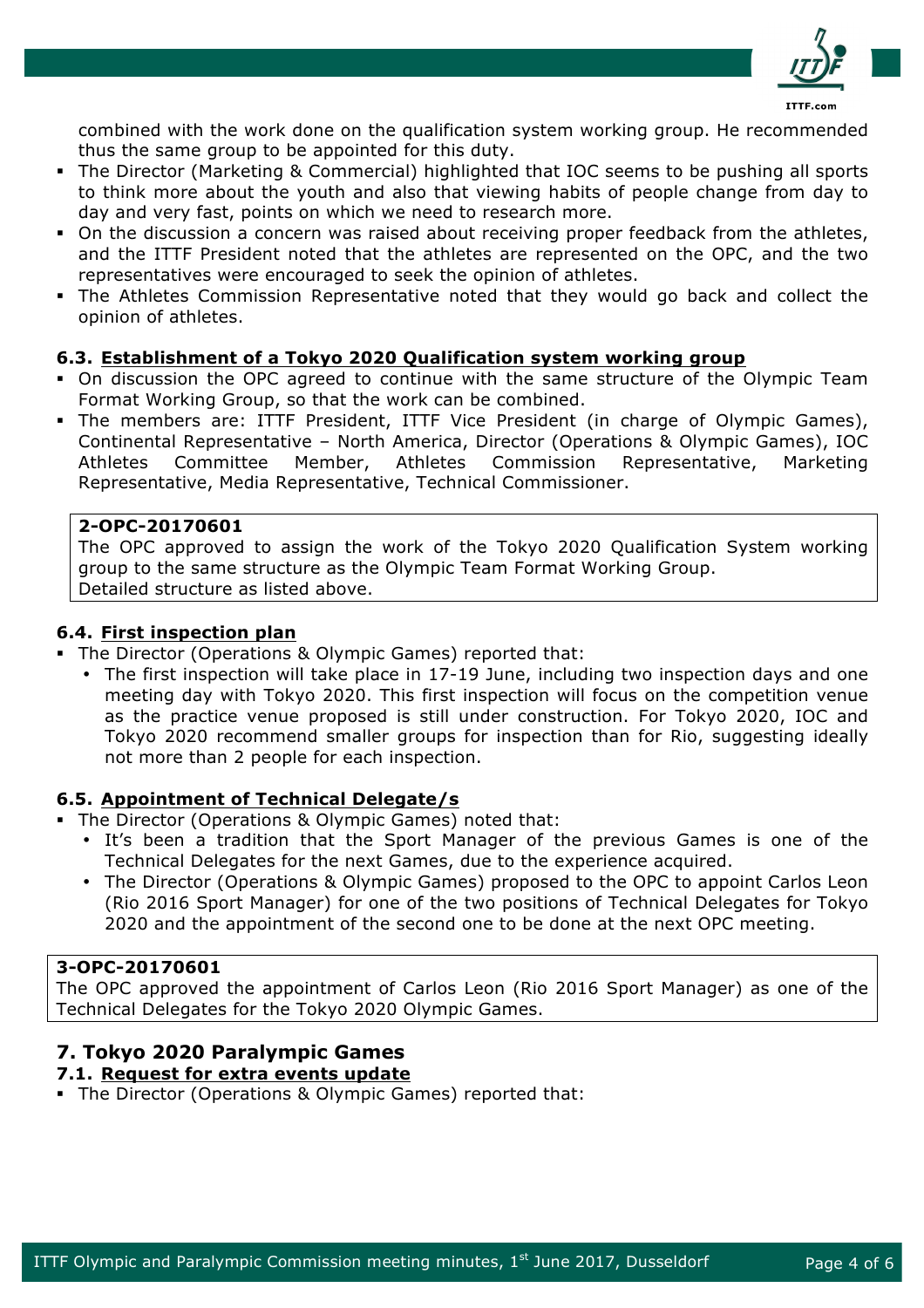

- A similar process than for Olympic Games took place for the Paralympic Games programme with the help from Nico Verspeelt and Georgios Seliniotakis, with the aim of having two extra events added. The proposal to the IPC is to split the current female team event classes 6-10 into two events (6-8 and 9-10) and current male team events classes 6-8 into two events as well (6-7 and 8). This would help the more impaired athletes to have more realistic chances for medals, what is in line with IPC's vision.
- The application is filed and we are now waiting for the decision by the IPC.

#### **7.2. Request for two bronze medals update**

- The Director (Operations & Olympic Games) reported that:
	- A request was submitted to the IPC for having two bronze medals in Paralympics. An analysis on how the number of matches can decrease significantly was filed together.
	- The application is presented to IPC and we are now waiting for their decision by September 2017.

#### **7.3. Appointment of Technical Delegate**

§ The Executive Vice President, in charge of Para TT noted that:

- The Para Table Tennis Division just moved in to a Committee, and therefore the recommendation is to postpone the decision on the appointment of the Technical Delegate for the Tokyo 2020 Paralympic Games.
- The OPC agreed to postpone the decision.

#### **8. Any other business**

#### **8.1. Contributions to Continental Associations for the Continental Qualification events**

- The Executive Vice President (in charge of Finance) reported that:
	- This point, arising from the minutes of the previous OPC meeting, was already discussed at the last Executive Committee meeting, but it was decided to defer until the formation of the new Executive Committee after the elections. The new EC will take care of this request during the September meeting, making a proposal to the next OPC in December.

#### **8.2. Tokyo 2020 Test Event**

- § Tokyo 2020 Representative noted that Tokyo 2020 would like to request OPC to schedule the 2019 World Team Cup as the test event for Tokyo 2020, middle of November 2019.
- § The Director (Marketing & Commercial) noted that the dates of the event is one thing and can be sorted somehow as the calendar is still not finalized but the approval of the event is under the jurisdiction of the EC and therefore was put in the agenda for the next Executive Committee meeting.
- § The Technical Delegate of Rio 2016 Paralympic Games requested Tokyo 2020 representative to try to organize a test event for Para Table Tennis. The Tokyo 2020 Representative informed that they will try to organize a Japan Para TT Open event in 2018.

#### **8.3. New World Ranking**

• On a question about the new WR the ITTF President noted that ITTF will be receiving feedback until end of June or July 2017. He further noted that the data was taken down from the website because of inaccurate information and the Director (Marketing & Commercial) confirmed that this will be put back on-line as soon as it is fixed.

#### **8.4. IOC Olympic Day 23rd June 2017**

§ The Director (Operations & Olympic Games) noted that IOC has installed the Olympic Day for 23<sup>rd</sup> June 2017 and they have chosen Taekwondo, Archery and Table Tennis as